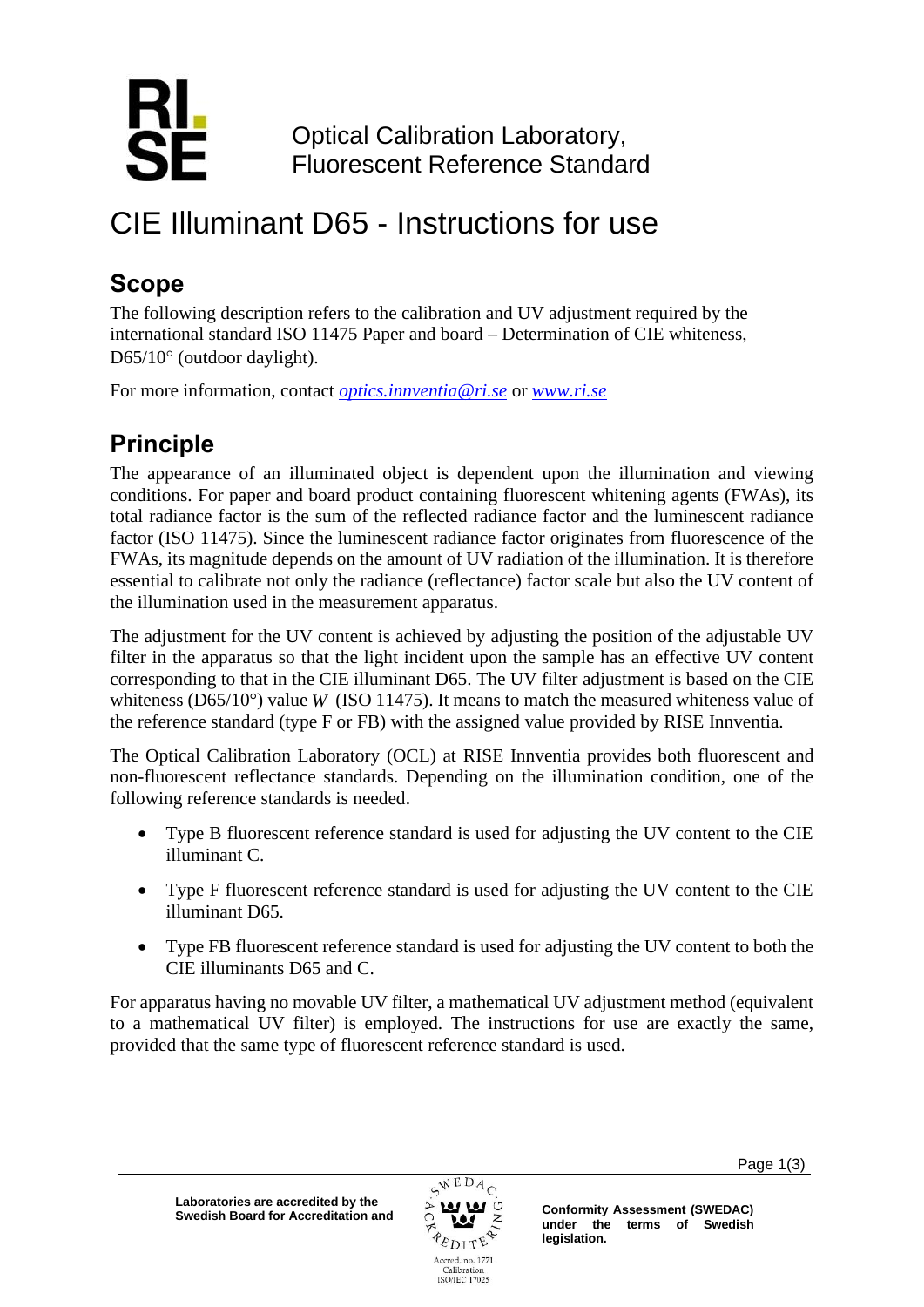#### **Instructions for use**

The fluorescent reference standard type F (or FB) supplied by OCL is to be used – after prior calibration of the instrument with a non-fluorescent standard.

The following instructions relate specifically to filter instrument. The routine is in principle the same for other instruments. Nevertheless, follow the manufacturer's instructions, to be on the safe side.

- 1. Make sure that the UV cut-off filter is OUT. The current position of the UV filter is unimportant – leave the filter as it is.
- 2. Calibrate the instrument in the normal way with a non-fluorescent reference standard.
- 3. Place the fluorescent standard in the measurement position and measure the CIE whiteness value.
- 4. Compare the measured value with the assigned CIE whiteness value on the label. Too high a measured whiteness value indicates that the UV content in the illumination is too high, and too low a measured whiteness value indicates that the UV content is too low.
- 5. Adjust the position of the UV filter and make a new measurement.
- 6. Repeat steps 4 and 5 until measurement gives the correct CIE whiteness value. It should normally be possible to achieve a setting, where the measured value differs from the assigned one by not more than 0.2 units.
- 7. Check the calibration of the instrument by measuring the white non-fluorescent standard again. Adjustment of the UV filter's position may disturb the calibration of the instrument. It is necessary to make a new calibration whenever the position of the UV filter has been adjusted. Steps 2–6 must then be repeated.

*Note: The full procedure involving steps 2–6 may have to be repeated multiple times before the position of the UV filter is found in which the instrument has the correct UV content in the illumination and is also properly calibrated.*

8. It may be an advantage to have a stable fluorescent tile of plastic or similar material for use as a working standard to check the setting from time to time. Measure the CIE whiteness of a working standard and record the value obtained. The working standard should only be used to check for a drift from a setting already established with a paper reference standard.